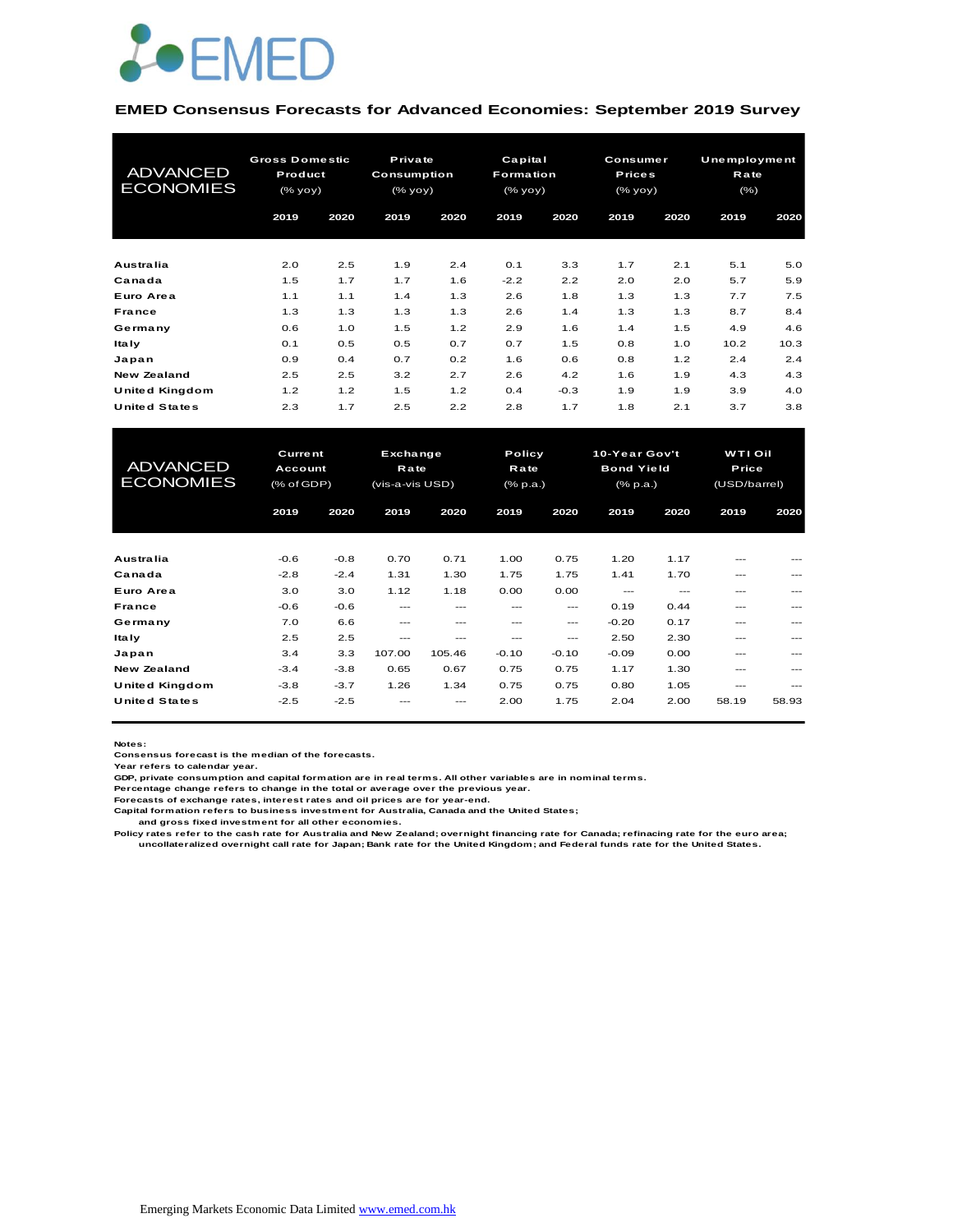

#### **EMED Consensus Forecasts for Emerging Markets: September 2019 Survey**

|                       | <b>Gross Domestic</b> |      | <b>Private</b> |      | <b>Fixed</b> |      | Consumer                                       |      | Unemployment  |                          |
|-----------------------|-----------------------|------|----------------|------|--------------|------|------------------------------------------------|------|---------------|--------------------------|
| <b>EMERGING</b>       | Product               |      | Consumption    |      | Investment   |      | <b>Prices</b>                                  |      | Rate          |                          |
| <b>MARKETS</b>        | (% yoy)               |      | (% yoy)        |      | $(%$ (% yoy) |      | $(% \mathsf{A}\rightarrow \mathsf{B})$ (% yoy) |      | $(\% )$       |                          |
|                       | 2019                  | 2020 | 2019           | 2020 | 2019         | 2020 | 2019                                           | 2020 | 2019          | 2020                     |
|                       |                       |      |                |      |              |      |                                                |      |               |                          |
|                       |                       |      |                |      |              |      |                                                |      |               |                          |
| Argentina             | $-1.5$                | 2.0  | $-3.5$         | 0.5  | $-6.5$       | 3.2  | 48.9                                           | 28.7 | 9.8           | 9.9                      |
| <b>Brazil</b>         | 1.0                   | 2.0  | 2.5            | 2.6  | 4.3          | 5.8  | 3.9                                            | 3.9  | 11.8          | 11.6                     |
| Chile                 | 2.9                   | 3.0  | 2.6            | 2.0  | 4.9          | 4.7  | 2.4                                            | 2.8  | 6.9           | 7.0                      |
| China                 | 6.2                   | 6.0  | 7.5            | 7.8  | 5.4          | 5.1  | 2.5                                            | 2.4  | 4.0           | 4.0                      |
| Colombia              | 3.0                   | 3.2  | 3.7            | 3.1  | 4.1          | 2.9  | 3.5                                            | 3.2  | 10.4          | 10.3                     |
| <b>Czech Republic</b> | 2.6                   | 2.5  | 3.0            | 2.8  | 2.0          | 4.2  | 2.5                                            | 2.2  | 2.0           | 2.1                      |
| <b>Hong Kong</b>      | 1.3                   | 1.9  | 0.8            | 2.0  | $-8.8$       | 2.5  | 2.5                                            | 2.3  | 3.0           | 3.2                      |
| Hungary               | 4.3                   | 2.9  | 4.5            | 3.1  | 14.8         | 3.4  | 3.4                                            | 3.1  | 3.5           | 3.5                      |
| India                 | 7.0                   | 6.9  | 6.2            | 4.7  | 6.8          | 7.1  | 4.0                                            | 4.1  | $\frac{1}{2}$ | $\hspace{0.05cm} \ldots$ |
| Indonesia             | 5.1                   | 5.1  | 5.2            | 5.2  | 5.1          | 4.5  | 3.3                                            | 3.5  | 5.2           | 5.1                      |
| Malaysia              | 4.5                   | 4.1  | 6.3            | 5.7  | $-0.2$       | 5.5  | 1.0                                            | 2.1  | 3.4           | 3.5                      |
| <b>Mexico</b>         | 0.7                   | 1.7  | 2.0            | 2.5  | 0.8          | 2.1  | 3.9                                            | 3.7  | 3.6           | 3.7                      |
| <b>Philippines</b>    | 6.0                   | 6.2  | 5.6            | 5.5  | 9.9          | 6.0  | 3.1                                            | 3.2  | 5.2           | 5.2                      |
| Poland                | 4.0                   | 3.1  | 4.1            | 3.2  | 7.1          | 2.2  | 2.2                                            | 2.5  | 3.9           | 3.8                      |
| Russia                | 1.3                   | 1.6  | 1.8            | 2.8  | 0.6          | 1.9  | 4.7                                            | 3.9  | 4.7           | 4.6                      |
| <b>Singapore</b>      | 1.8                   | 2.0  | 2.8            | 1.9  | 1.4          | 1.6  | 0.9                                            | 1.3  | 2.3           | 2.3                      |
| South Korea           | 2.0                   | 2.4  | 2.1            | 2.0  | $-0.2$       | 2.0  | 1.0                                            | 1.5  | 4.0           | 3.9                      |
| <b>Taiwan</b>         | 2.0                   | 2.0  | 2.0            | 1.9  | 4.0          | 2.0  | 0.9                                            | 1.2  | 3.7           | 3.8                      |
| <b>Thailand</b>       | 3.0                   | 3.1  | 3.9            | 3.3  | 2.9          | 4.2  | 1.0                                            | 1.2  | 1.0           | 1.0                      |
| <b>Turkey</b>         | $-1.5$                | 2.0  | 0.0            | 2.5  | $-6.3$       | 2.3  | 16.4                                           | 12.2 | 12.8          | 12.6                     |

|                       | <b>Money</b>              |                                          | <b>Merchandise</b>                       |                                          | <b>Merchandise</b>                       |                                          | <b>Current</b> |        | Exchange        |       |
|-----------------------|---------------------------|------------------------------------------|------------------------------------------|------------------------------------------|------------------------------------------|------------------------------------------|----------------|--------|-----------------|-------|
| <b>EMERGING</b>       | Supply M2                 |                                          | <b>Exports</b>                           |                                          | <b>Imports</b>                           |                                          | <b>Account</b> |        | Rate            |       |
| <b>MARKETS</b>        | (% yoy)                   |                                          | $(%$ (% yoy)                             |                                          | $(%$ (% yoy)                             |                                          | (% of GDP)     |        | (vis-a-vis USD) |       |
|                       | 2019                      | 2020                                     | 2019                                     | 2020                                     | 2019                                     | 2020                                     | 2019           | 2020   | 2019            | 2020  |
|                       |                           |                                          |                                          |                                          |                                          |                                          |                |        |                 |       |
|                       |                           |                                          |                                          |                                          |                                          |                                          |                |        |                 |       |
| Argentina             | 23.1                      | 34.3                                     | 8.5                                      | 3.3                                      | $-16.3$                                  | $-3.0$                                   | $-2.2$         | $-2.2$ | 48.00           | 55.00 |
| <b>Brazil</b>         | 9.6                       | 9.8                                      | 6.3                                      | 2.1                                      | 7.2                                      | 7.4                                      | $-1.2$         | $-1.6$ | 3.80            | 3.92  |
| Chile                 | 7.0                       | 8.0                                      | 1.5                                      | 3.6                                      | 3.8                                      | 5.6                                      | $-2.6$         | $-2.4$ | 695             | 708   |
| China                 | 8.5                       | 8.8                                      | $-0.8$                                   | $-1.2$                                   | $-2.3$                                   | 2.7                                      | 0.5            | 0.1    | 7.01            | 7.10  |
| Colombia              | 12.2                      | 11.7                                     | 1.8                                      | 2.0                                      | 6.6                                      | 2.9                                      | $-4.1$         | $-4.0$ | 3120            | 3100  |
| <b>Czech Republic</b> | $- - -$                   | $- - -$                                  | 2.7                                      | 4.2                                      | 2.8                                      | 4.6                                      | 0.3            | 0.5    | 23.0            | 22.5  |
| <b>Hong Kong</b>      | 4.0                       | 7.0                                      | $-4.9$                                   | 4.5                                      | $-6.4$                                   | 6.1                                      | 3.4            | 3.3    | 7.80            | 7.80  |
| Hungary               | $- - -$                   | $\frac{1}{2}$                            | 5.6                                      | 1.0                                      | 3.6                                      | 0.0                                      | 1.0            | 1.3    | 288             | 283   |
| India                 | $- - -$                   | $\hspace{0.05cm} \ldots$                 | 12.5                                     | 6.6                                      | 15.4                                     | 6.0                                      | $-2.2$         | $-2.2$ | 71.5            | 71.1  |
| Indonesia             | 6.5                       | 0.0                                      | 2.9                                      | 3.2                                      | 0.4                                      | 2.6                                      | $-2.6$         | $-2.5$ | 14300           | 14500 |
| Malaysia              | $\qquad \qquad -\qquad -$ | $\hspace{0.05cm} \ldots$                 | $\hspace{0.05cm} \ldots \hspace{0.05cm}$ | $\hspace{0.05cm} \ldots \hspace{0.05cm}$ | $\hspace{0.05cm} \ldots \hspace{0.05cm}$ | $\hspace{0.05cm} \ldots \hspace{0.05cm}$ | 2.9            | 2.5    | 4.12            | 4.06  |
| <b>Mexico</b>         | 8.2                       | 9.3                                      | 5.7                                      | 6.5                                      | 5.5                                      | 6.4                                      | $-1.6$         | $-1.9$ | 19.9            | 20.0  |
| <b>Philippines</b>    | 11.9                      | $\frac{1}{2}$                            | 8.6                                      | 7.2                                      | 9.5                                      | 12.3                                     | $-2.1$         | $-2.0$ | 53.5            | 52.3  |
| Poland                | 7.8                       | $\hspace{0.05cm} \ldots \hspace{0.05cm}$ | 6.6                                      | 6.0                                      | 6.9                                      | 5.0                                      | $-0.7$         | $-1.0$ | 3.68            | 3.74  |
| Russia                | 9.0                       | 10.0                                     | 1.2                                      | $-2.8$                                   | $-1.5$                                   | 0.9                                      | 5.8            | 5.8    | 64.5            | 64.5  |
| <b>Singapore</b>      | $---$                     | $---$                                    | $\sim$ $\sim$                            | $\frac{1}{2}$                            | $\frac{1}{2}$                            | $\frac{1}{2}$                            | 19.0           | 17.3   | 1.37            | 1.35  |
| South Korea           | 5.5                       | $\hspace{0.05cm} \ldots$                 | 2.1                                      | 1.6                                      | 1.2                                      | 1.6                                      | 4.1            | 4.1    | 1171            | 1165  |
| <b>Taiwan</b>         | 3.7                       | 3.8                                      | 0.5                                      | 3.6                                      | 1.0                                      | 4.2                                      | 11.2           | 11.2   | 31.1            | 31.0  |
| <b>Thailand</b>       | 4.8                       | 4.0                                      | $-2.4$                                   | 1.5                                      | $-2.8$                                   | 2.5                                      | 6.5            | 6.7    | 31.0            | 30.5  |
| Turkey                | 18.0                      | 18.0                                     | 4.6                                      | 4.8                                      | $-3.2$                                   | 9.4                                      | $-2.1$         | $-3.0$ | 5.97            | 6.22  |
|                       |                           |                                          |                                          |                                          |                                          |                                          |                |        |                 |       |

**Notes:** 

**Consensus forecast is the median of the forecasts.**

**Year refers to calendar year except for India for which fiscal year (April to March) is used. GDP, private consumption and fixed investment are in real terms. All other variables are in nominal terms.**

**Percentage change refers to change in the total or average over the previous year, except for money supply growth which is based on year-end figures.**

**Forecasts of exchange rates and interest rates are for year-end.**

**Forecasts for India are FY19/20 and FY20/21**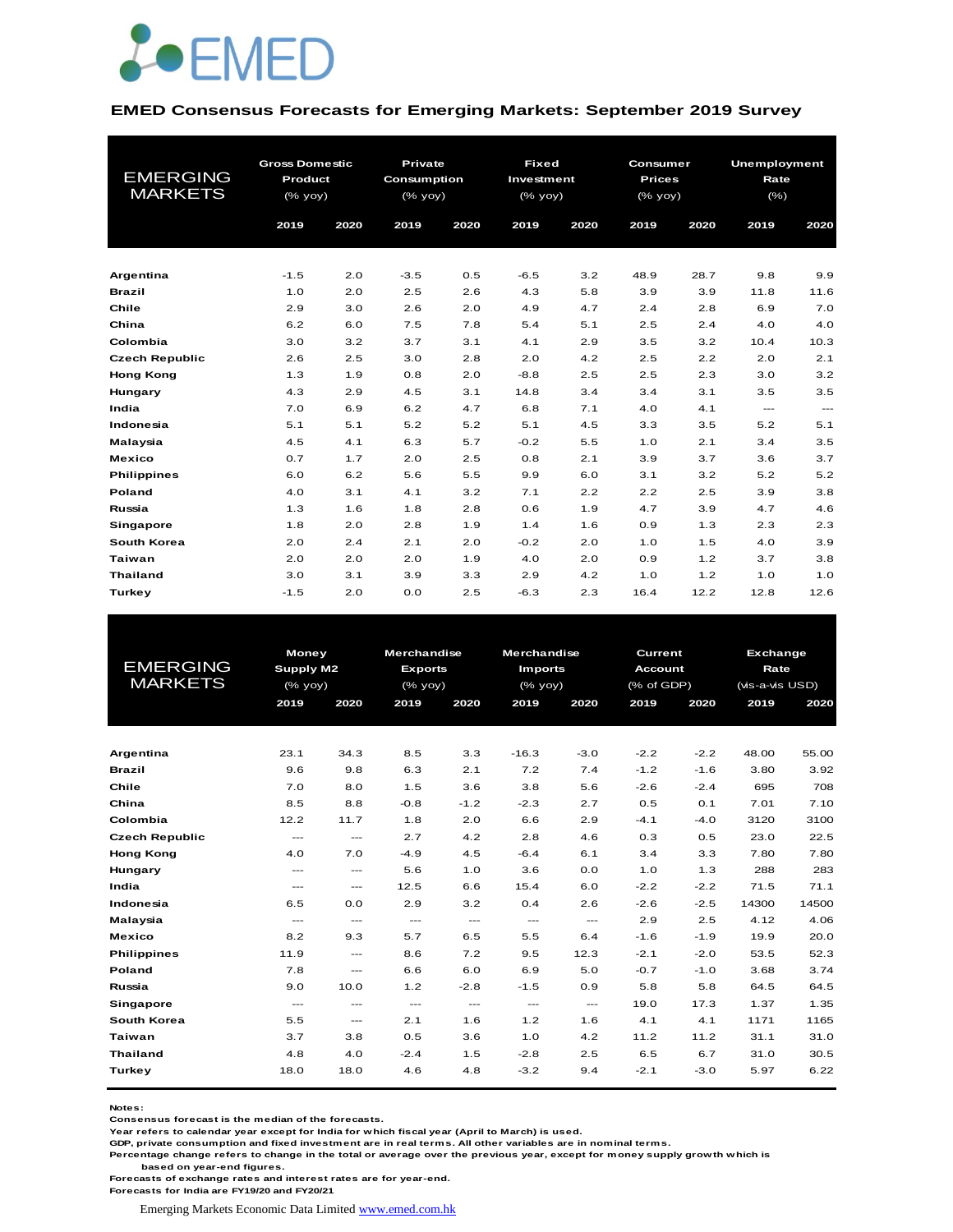## **JOEMED**

#### **EMED Consensus Forecasts for the United States: September 2019 Survey**

| <b>UNITED STATES</b>             | <b>Gross Domestic</b><br>Product<br>(% yoy)<br>2019 | 2020 | <b>Consumer</b><br><b>Prices</b><br>(% yoy)<br>2019 | 2020 | <b>UNITED STATES</b>                | <b>Gross Domestic</b><br>Product<br>(% yoy)<br>2019<br>2020 |     | Consumer<br><b>Prices</b><br>(% yoy)<br>2019<br>2020 |     |
|----------------------------------|-----------------------------------------------------|------|-----------------------------------------------------|------|-------------------------------------|-------------------------------------------------------------|-----|------------------------------------------------------|-----|
| <b>ABN AMRO</b>                  | 2.2                                                 | 1.3  | 1.8                                                 | 2.0  | Monte Dei Paschi Di Siena           | 2.3                                                         | 0.9 | 1.7                                                  | 1.9 |
| <b>Action Economics</b>          | 2.7                                                 | 2.3  | 1.9                                                 | 2.4  | <b>Moody's Analytics</b>            | 2.3                                                         | 1.7 | 1.8                                                  | 2.0 |
| <b>AIB Global Treasury</b>       | 2.6                                                 | 1.9  | 1.7                                                 | 2.0  | <b>Mortgage Bankers Association</b> | 2.2                                                         | 1.3 | 1.9                                                  | 2.2 |
| <b>Bank Julius Baer</b>          | 2.2                                                 | 1.1  | 1.7                                                 | 2.2  | <b>NAR</b>                          | 2.0                                                         | 1.6 | 2.0                                                  | 1.7 |
| <b>BayernLB</b>                  | 2.3                                                 | 1.3  | 1.8                                                 | 2.1  | <b>National Bank of Canada</b>      | 2.2                                                         | 1.8 | 1.9                                                  | 2.3 |
| <b>BBVA</b>                      | 2.5                                                 | 2.0  | 17.0                                                | 2.0  | <b>NIESR</b>                        | 2.6                                                         | 2.0 | 1.6                                                  | 2.2 |
| <b>Berenberg Capital Markets</b> | 2.3                                                 | 2.0  | 1.8                                                 | 2.1  | <b>Northern Trust</b>               | 2.3                                                         | 1.7 | 2.1                                                  | 2.0 |
| <b>BMO Capital Markets</b>       | 2.3                                                 | 1.8  | 1.8                                                 | 2.0  | <b>PNC</b>                          | 2.6                                                         | 1.8 | 1.9                                                  | 2.2 |
| <b>BNP Paribas</b>               | 2.1                                                 | 1.5  | 1.4                                                 | 2.0  | Prometeia                           | 2.3                                                         | 0.9 | 1.7                                                  | 1.9 |
| <b>Capital Economics</b>         | 2.3                                                 | 1.2  | 1.8                                                 | 1.9  | <b>Raymond James</b>                | 2.0                                                         | 1.7 | 1.8                                                  | 2.2 |
| <b>CIBC World Markets</b>        | 2.4                                                 | 1.8  | 1.9                                                 | 2.2  | Royal Bank of Canada                | 2.3                                                         | 1.7 | 1.7                                                  | 1.9 |
| <b>Comerica Bank</b>             | 2.3                                                 | 2.3  | 1.8                                                 | 2.1  | <b>Schroders</b>                    | 2.1                                                         | 1.3 | 1.9                                                  | 2.2 |
| Commerzbank                      | 2.3                                                 | 1.7  | 1.8                                                 | 2.2  | <b>Scotia Capital</b>               | 2.3                                                         | 1.4 | 1.9                                                  | 2.2 |
| <b>Credit Agricole</b>           | 2.4                                                 | 1.7  | 1.7                                                 | 1.9  | Societe Generale                    | 2.3                                                         | 0.7 | 1.9                                                  | 2.2 |
| <b>Credit Suisse</b>             | 2.3                                                 | 2.1  | 1.9                                                 | 2.0  | <b>Standard &amp; Poor's</b>        | $2.5\,$                                                     | 1.8 | 2.1                                                  | 2.2 |
| Daiwa Institute of Research      | 2.4                                                 | 2.0  | 1.8                                                 | 2.2  | <b>TD Economics</b>                 | 2.6                                                         | 1.8 | 1.8                                                  | 2.3 |
| Danske Bank                      | 2.3                                                 | 1.7  | 2.0                                                 | 2.3  | University of Michigan - RSQE       | 2.3                                                         | 1.7 | 1.7                                                  | 1.9 |
| Deka Bank                        | 2.2                                                 | 1.8  | 1.9                                                 | 2.4  | <b>UOB</b>                          | 2.3                                                         | 1.3 | 2.5                                                  | 2.5 |
| <b>Desjardins</b>                | 2.3                                                 | 1.6  | 1.7                                                 | 1.9  | <b>Wells Fargo</b>                  | 2.2                                                         | 1.8 | 1.8                                                  | 2.3 |
| <b>DZ Bank</b>                   | 2.3                                                 | 1.8  | 1.9                                                 | 2.1  |                                     |                                                             |     |                                                      |     |
| <b>Erste Group Bank AG</b>       | 2.3                                                 | 2.1  | 1.8                                                 | 2.0  |                                     |                                                             |     |                                                      |     |
| <b>Fannie Mae</b>                | 2.3                                                 | 1.8  | 1.8                                                 | 2.0  | <b>CONSENSUS</b>                    |                                                             |     |                                                      |     |
| <b>First Trust Advisors</b>      | 2.3                                                 | 2.3  | 1.9                                                 | 2.5  | Median                              | 2.3                                                         | 1.7 | 1.8                                                  | 2.1 |
| <b>Freddie Mac</b>               | 2.2                                                 | 1.8  | 2.1                                                 | 2.0  | Mean                                | 2.3                                                         | 1.7 | 2.2                                                  | 2.1 |
| Handelsbanken                    | 2.2                                                 | 1.2  | 1.7                                                 | 1.9  | High                                | 2.6                                                         | 2.3 | 17.0                                                 | 2.5 |
| Intesa Sanpaolo                  | 2.5                                                 | 1.7  | 1.7                                                 | 1.9  | Low                                 | 2.0                                                         | 0.7 | 1.4                                                  | 1.7 |
| <b>Kiel Institute</b>            | 2.2                                                 | 1.5  | 1.9                                                 | 2.2  | <b>Standard Deviation</b>           | 0.1                                                         | 0.4 | 2.3                                                  | 0.2 |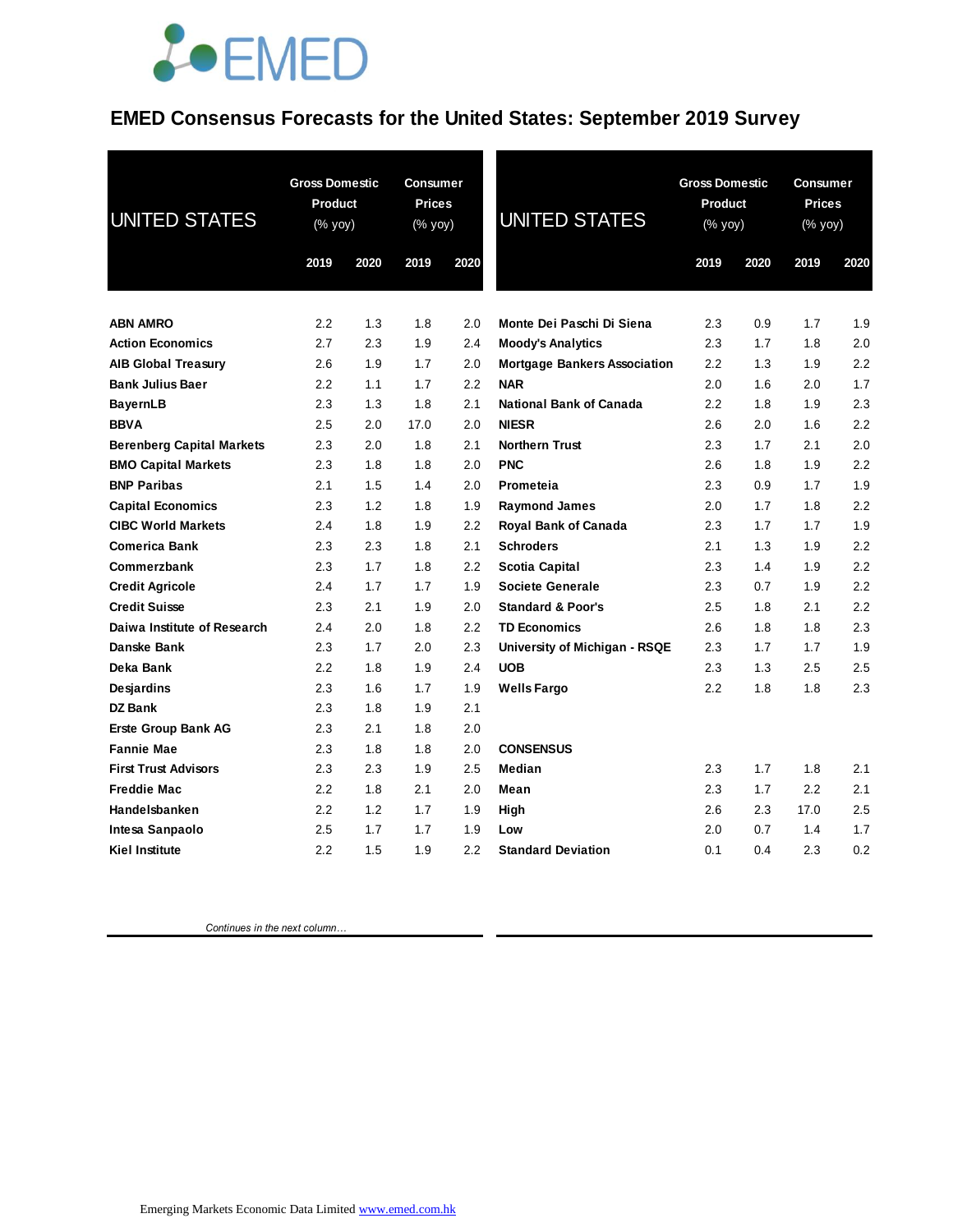## **JOEMED**

### **EMED Consensus Forecasts for the Euro Area: September 2019 Survey**

| <b>EURO AREA</b>                 | <b>Gross Domestic</b><br><b>Product</b><br>(% yoy) |      | <b>Consumer</b><br><b>Prices</b><br>$(% \mathsf{Y}\rightarrow \mathsf{Y})$ |      | <b>EURO AREA</b>            | <b>Gross Domestic</b><br><b>Product</b><br>(% yoy) |      | <b>Consumer</b><br><b>Prices</b><br>(% yoy) |      |
|----------------------------------|----------------------------------------------------|------|----------------------------------------------------------------------------|------|-----------------------------|----------------------------------------------------|------|---------------------------------------------|------|
|                                  | 2019                                               | 2020 | 2019                                                                       | 2020 |                             | 2019                                               | 2020 | 2019                                        | 2020 |
| <b>ABN AMRO</b>                  | 0.8                                                | 0.6  | 1.1                                                                        | 0.9  | <b>Kiel Institute</b>       | 1.2                                                | 1.2  | 1.2                                         | 1.2  |
| <b>AIB Global Treasury</b>       | 1.3                                                | 1.6  | 1.5                                                                        | 1.5  | Monte Dei Paschi Di Siena   | 1.1                                                | 1.0  | 1.1                                         | 1.2  |
| <b>Bank Julius Baer</b>          | 1.1                                                | 1.0  | 1.3                                                                        | 1.8  | <b>Moody's Analytics</b>    | 1.2                                                | 1.3  | 1.2                                         | 1.6  |
| <b>BayernLB</b>                  | 0.9                                                | 0.8  | 1.3                                                                        | 1.4  | <b>NIESR</b>                | 1.2                                                | 1.4  | 1.4                                         | 1.6  |
| <b>BBVA</b>                      | 1.1                                                | 1.2  | 1.2                                                                        | 1.4  | <b>Northern Trust</b>       | 0.7                                                | 1.0  | 1.0                                         | 1.1  |
| <b>Berenberg Capital Markets</b> | 1.1                                                | 0.9  | 1.2                                                                        | 1.3  | Prometeia                   | 1.1                                                | 1.0  | 1.1                                         | 1.2  |
| <b>BMO Capital Markets</b>       | 1.1                                                | 1.1  | 1.3                                                                        | 1.8  | <b>Royal Bank of Canada</b> | 1.1                                                | 1.3  | 1.3                                         | 1.5  |
| <b>BNP Paribas</b>               | 1.0                                                | 1.1  | 1.4                                                                        | 1.4  | <b>Schroders</b>            | 1.1                                                | 0.9  | 1.3                                         | 1.3  |
| <b>Capital Economics</b>         | 1.0                                                | 0.8  | 1.3                                                                        | 1.1  | <b>Scotia Capital</b>       | 1.0                                                | 1.1  | 1.2                                         | 1.3  |
| <b>CIBC World Markets</b>        | 1.2                                                | 1.2  | 1.8                                                                        | 1.9  | <b>Societe Generale</b>     | 1.2                                                | 0.9  | 1.2                                         | 1.1  |
| Commerzbank                      | 1.0                                                | 0.7  | 1.2                                                                        | 1.2  | <b>TD Economics</b>         | 1.2                                                | 1.3  | 1.3                                         | 1.4  |
| <b>Credit Agricole</b>           | 1.2                                                | 1.4  | 1.3                                                                        | 1.3  | <b>UOB</b>                  | 1.1                                                | 1.1  | 1.3                                         | 1.3  |
| <b>Credit Suisse</b>             | 1.0                                                | 1.4  | 1.2                                                                        | 1.2  | <b>Wells Fargo</b>          | 1.1                                                | 0.3  | 1.4                                         | 1.4  |
| Danske Bank                      | 1.2                                                | 0.9  | 1.2                                                                        | 1.3  |                             |                                                    |      |                                             |      |
| Deka Bank                        | 0.8                                                | 0.9  | 1.2                                                                        | 1.3  |                             |                                                    |      |                                             |      |
| <b>DZ Bank</b>                   | 1.0                                                | 0.9  | 1.2                                                                        | 1.3  | <b>CONSENSUS</b>            |                                                    |      |                                             |      |
| Erste Group Bank AG              | 1.1                                                | 1.0  | 1.3                                                                        | 1.5  | <b>Median</b>               | 1.1                                                | 1.0  | 1.3                                         | 1.3  |
| <b>ETLA</b>                      | 1.0                                                | 0.9  | 1.2                                                                        | 1.2  | Mean                        | 1.1                                                | 1.1  | 1.3                                         | 1.4  |
| <b>EUROFER</b>                   | 1.4                                                | 1.5  | 1.5                                                                        | 1.5  | High                        | 1.4                                                | 1.6  | 1.8                                         | 1.9  |
| Handelsbanken                    | 1.1                                                | 1.0  | 1.3                                                                        | 1.4  | Low                         | 0.7                                                | 0.3  | 1.0                                         | 0.9  |
| Intesa Sanpaolo                  | 1.1                                                | 1.3  | 1.3                                                                        | 1.2  | <b>Standard Deviation</b>   | 0.1                                                | 0.3  | 0.1                                         | 0.2  |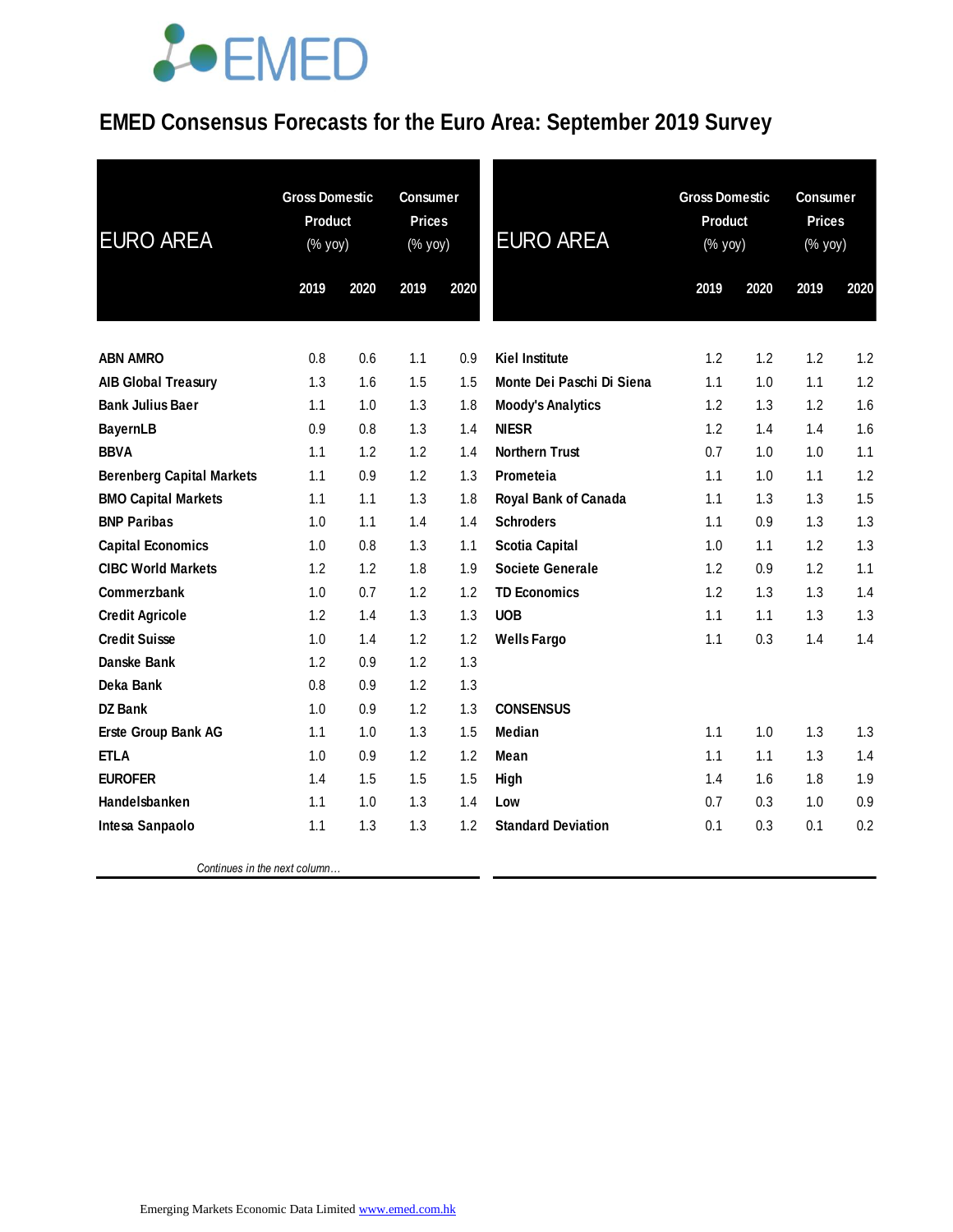# **JOEMED**

### **EMED Consensus Forecasts for Japan: September 2019 Survey**

| <b>JAPAN</b>                     | <b>Gross Domestic</b><br><b>Product</b><br>(% yoy) |        | <b>Consumer</b><br><b>Prices</b><br>(% yoy) |      | <b>JAPAN</b>              | <b>Gross Domestic</b><br><b>Product</b><br>$(% \mathsf{Y}^{\prime }\mathsf{Y}^{\prime }\mathsf{Y}^{\prime })$ |        | <b>Consumer</b><br><b>Prices</b><br>(% yoy) |      |
|----------------------------------|----------------------------------------------------|--------|---------------------------------------------|------|---------------------------|---------------------------------------------------------------------------------------------------------------|--------|---------------------------------------------|------|
|                                  | 2019                                               | 2020   | 2019                                        | 2020 |                           | 2019                                                                                                          | 2020   | 2019                                        | 2020 |
|                                  |                                                    |        |                                             |      |                           |                                                                                                               |        |                                             |      |
| <b>ABN AMRO</b>                  | 1.0                                                | 0.3    | 1.1                                         | 1.6  | <b>Kiel Institute</b>     | 1.1                                                                                                           | 0.7    | 1.1                                         | 1.6  |
| <b>AIB Global Treasury</b>       | 0.9                                                | 0.4    | 1.3                                         | 1.5  | <b>Mizuho Securities</b>  | 0.6                                                                                                           | 0.3    | 0.7                                         | 0.8  |
| <b>Bank Julius Baer</b>          | 0.8                                                | 0.4    | 0.7                                         | 0.8  | <b>Moody's Analytics</b>  | 1.2                                                                                                           | 0.2    | 0.8                                         | 1.2  |
| Bank of Tokyo-Mitsubishi UFJ     | 0.7                                                | 0.7    | 0.8                                         | 0.8  | <b>NIESR</b>              | 0.9                                                                                                           | 0.3    | 0.5                                         | 2.2  |
| <b>BayernLB</b>                  | 0.8                                                | 0.5    | 1.0                                         | 1.5  | <b>Northern Trust</b>     | 0.5                                                                                                           | 0.8    | 1.0                                         | 0.4  |
| <b>BBVA</b>                      | 0.7                                                | 0.4    | 0.7                                         | 1.0  | Prometeia                 | 0.7                                                                                                           | 0.6    | 1.2                                         | 1.5  |
| <b>Berenberg Capital Markets</b> | 1.0                                                | 0.8    | 0.6                                         | 1.2  | <b>Schroders</b>          | 1.2                                                                                                           | $-0.1$ | 0.7                                         | 1.0  |
| <b>BMO Capital Markets</b>       | 1.0                                                | 0.6    | 1.1                                         | 1.6  | <b>Scotia Capital</b>     | 0.8                                                                                                           | 0.6    | 1.8                                         | 0.8  |
| <b>BNP Paribas</b>               | 0.5                                                | 0.3    | 0.6                                         | 1.1  | <b>Societe Generale</b>   | 1.4                                                                                                           | 0.8    | 0.6                                         | 1.4  |
| <b>Capital Economics</b>         | 1.1                                                | $-0.2$ | 0.4                                         | 0.3  | <b>TD Economics</b>       | 1.0                                                                                                           | 0.2    | 0.7                                         | 1.4  |
| <b>CIBC World Markets</b>        | 0.9                                                | 0.5    | 0.8                                         | 1.2  | <b>UOB</b>                | 0.5                                                                                                           | $-0.8$ | 1.1                                         | 2.8  |
| Commerzbank                      | 1.1                                                | 0.2    | 0.6                                         | 1.0  | <b>Wells Fargo</b>        | 1.2                                                                                                           | 0.5    | 0.7                                         | 1.1  |
| <b>Credit Agricole</b>           | 0.5                                                | 0.5    | 0.7                                         | 1.5  |                           |                                                                                                               |        |                                             |      |
| <b>Credit Suisse</b>             | 0.7                                                | 0.6    | 0.6                                         | 0.3  |                           |                                                                                                               |        |                                             |      |
| Daiwa Institute of Research      | 0.9                                                | 0.3    | 0.6                                         | 0.3  | <b>CONSENSUS</b>          |                                                                                                               |        |                                             |      |
| Danske Bank                      | 1.4                                                | 0.5    | 1.0                                         | 1.6  | Median                    | 0.9                                                                                                           | 0.4    | 0.8                                         | 1.2  |
| Deka Bank                        | 1.2                                                | 0.0    | 1.0                                         | 2.2  | Mean                      | 0.9                                                                                                           | 0.4    | 0.8                                         | 1.2  |
| <b>DZ Bank</b>                   | 1.0                                                | 0.3    | 0.8                                         | 1.3  | High                      | 1.4                                                                                                           | 0.8    | 1.8                                         | 2.8  |
| Intesa Sanpaolo                  | 0.7                                                | 0.2    | 0.9                                         | 1.0  | Low                       | 0.5                                                                                                           | $-0.8$ | 0.4                                         | 0.3  |
| <b>JCER</b>                      | 0.6                                                | 0.5    | 0.7                                         | 1.2  | <b>Standard Deviation</b> | 0.3                                                                                                           | 0.3    | 0.3                                         | 0.6  |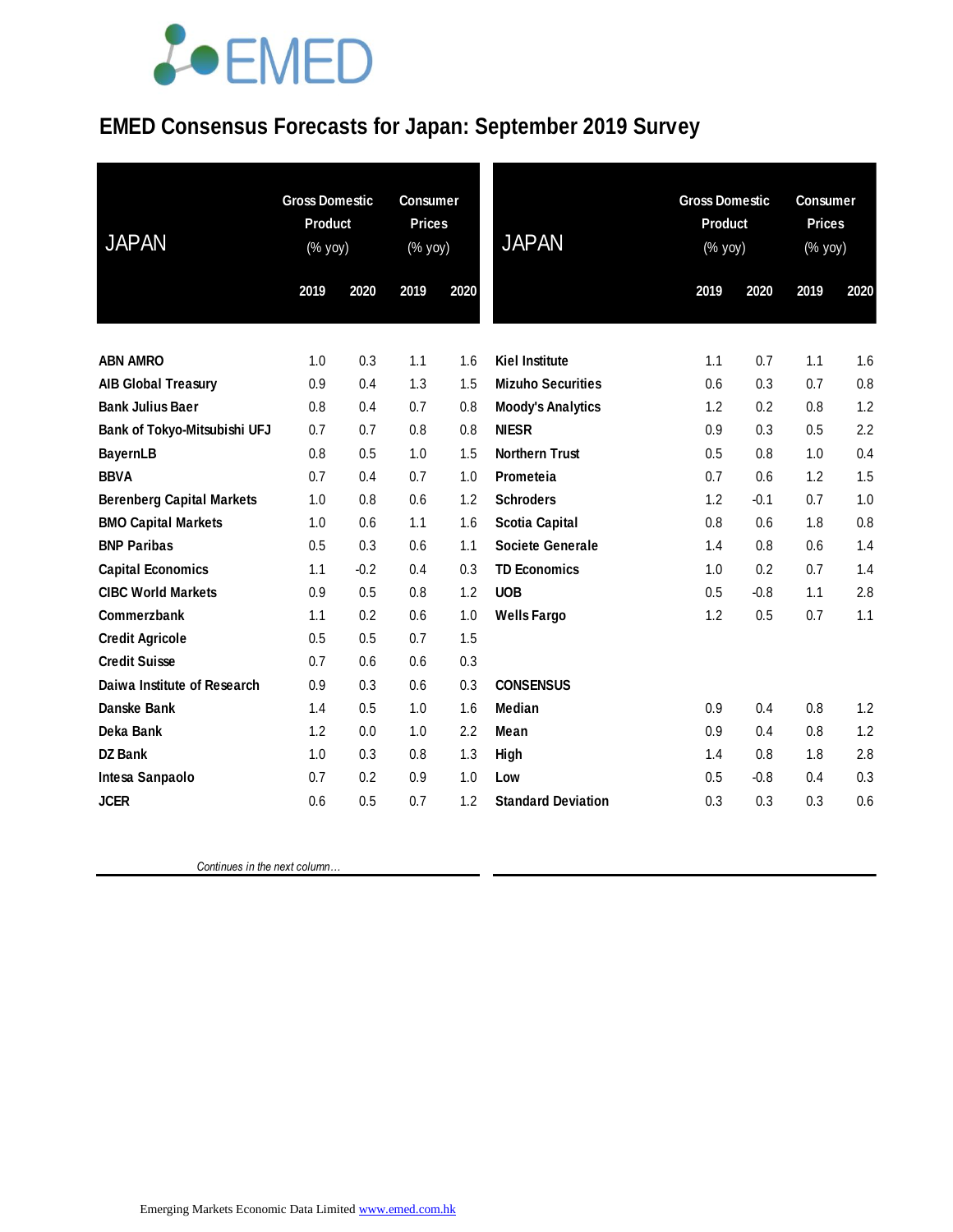## LOEMED

### **EMED Consensus Forecasts for China: September 2019 Survey**

| <b>CHINA</b>                     | <b>Gross Domestic</b><br><b>Product</b><br>(% yoy) |      | <b>Consumer</b><br><b>Prices</b><br>(% yoy) |      | <b>CHINA</b>              |      | <b>Gross Domestic</b><br><b>Product</b><br>(% yoy) |      | <b>Consumer</b><br><b>Prices</b><br>(% yoy) |  |
|----------------------------------|----------------------------------------------------|------|---------------------------------------------|------|---------------------------|------|----------------------------------------------------|------|---------------------------------------------|--|
|                                  | 2019                                               | 2020 | 2019                                        | 2020 |                           | 2019 | 2020                                               | 2019 | 2020                                        |  |
| <b>ABN AMRO</b>                  | 6.2                                                | 5.8  | 2.5                                         | 2.5  | JP Morgan                 | 6.2  | 5.8                                                | 2.5  | 3.5                                         |  |
| <b>Bank Julius Baer</b>          | 6.1                                                | 5.7  | 2.2                                         | 2.5  | <b>Kiel Institute</b>     | 6.2  | 5.8                                                | 2.4  | 2.3                                         |  |
| <b>Bank of East Asia</b>         | 6.2                                                | 6.0  | 2.2                                         | 2.3  | <b>Moody's Analytics</b>  | 6.1  | 5.8                                                | 2.5  | 2.7                                         |  |
| <b>BayernLB</b>                  | 6.2                                                | 6.0  | 2.4                                         | 2.5  | <b>NIESR</b>              | 6.2  | 6.0                                                | 2.5  | 2.4                                         |  |
| <b>BBVA</b>                      | 6.0                                                | 5.8  | 2.3                                         | 2.5  | <b>Northern Trust</b>     | 5.9  | 5.6                                                | 2.6  | 2.5                                         |  |
| <b>Berenberg Capital Markets</b> | 6.2                                                | 5.9  | 2.3                                         | 2.1  | Prometeia                 | 5.9  | 5.0                                                | 2.8  | 2.5                                         |  |
| <b>BMO Capital Markets</b>       | 6.2                                                | 6.0  | 2.6                                         | 2.3  | <b>Schroders</b>          | 6.2  | 6.0                                                | 2.7  | 2.8                                         |  |
| <b>BNP Paribas</b>               | 6.2                                                | 6.0  | 1.9                                         | 2.5  | <b>Scotia Capital</b>     | 6.2  | 6.0                                                | 2.8  | 2.3                                         |  |
| <b>Capital Economics</b>         | 6.2                                                | 6.0  | 3.0                                         | 3.5  | <b>Societe Generale</b>   | 6.2  | 5.8                                                | 2.5  | 2.3                                         |  |
| <b>CEBR</b>                      | 6.3                                                | 6.1  | 2.5                                         | 3.5  | <b>UOB</b>                | 6.1  | 5.9                                                | 2.5  | 2.3                                         |  |
| Commerzbank                      | 6.2                                                | 5.8  | 2.3                                         | 2.0  | <b>Wells Fargo</b>        | 6.1  | 5.8                                                | 2.5  | 2.4                                         |  |
| <b>Credit Agricole</b>           | 6.4                                                | 6.0  | 2.1                                         | 2.2  |                           |      |                                                    |      |                                             |  |
| <b>Credit Suisse</b>             | 6.2                                                | 6.0  | 2.5                                         | 2.2  | <b>CONSENSUS</b>          |      |                                                    |      |                                             |  |
| Daiwa Institute of Research      | 6.3                                                | 6.0  | 2.0                                         | 1.8  | Median                    | 6.2  | 5.9                                                | 2.5  | 2.4                                         |  |
| Danske Bank                      | 6.2                                                | 6.0  | 2.5                                         | 2.2  | Mean                      | 6.2  | 5.9                                                | 2.4  | 2.5                                         |  |
| Deka Bank                        | 6.2                                                | 6.0  | 2.4                                         | 2.6  | High                      | 6.4  | 6.1                                                | 3.0  | 3.5                                         |  |
| <b>DZ Bank</b>                   | 6.2                                                | 5.9  | 2.5                                         | 2.3  | Low                       | 5.9  | 5.0                                                | 1.9  | 1.8                                         |  |
| Intesa Sanpaolo                  | 6.2                                                | 5.9  | 2.6                                         | 2.3  | <b>Standard Deviation</b> | 0.1  | 0.2                                                | 0.2  | 0.4                                         |  |